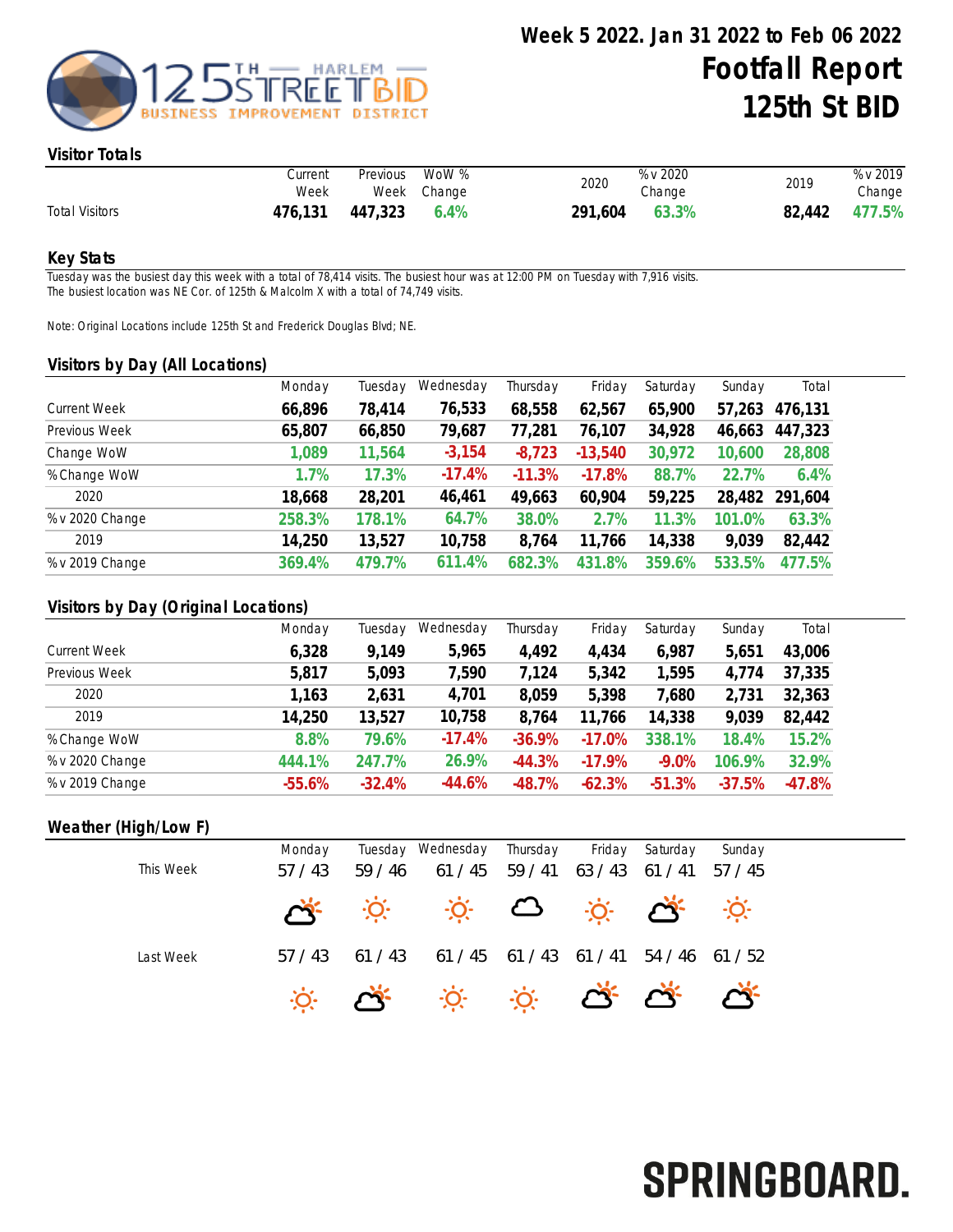

### Visitors by Day (All Locations)

## % Share of Visitors by Day



Early Evening 5:00PM - 7:59PM Evening 8:00PM - 11:59PM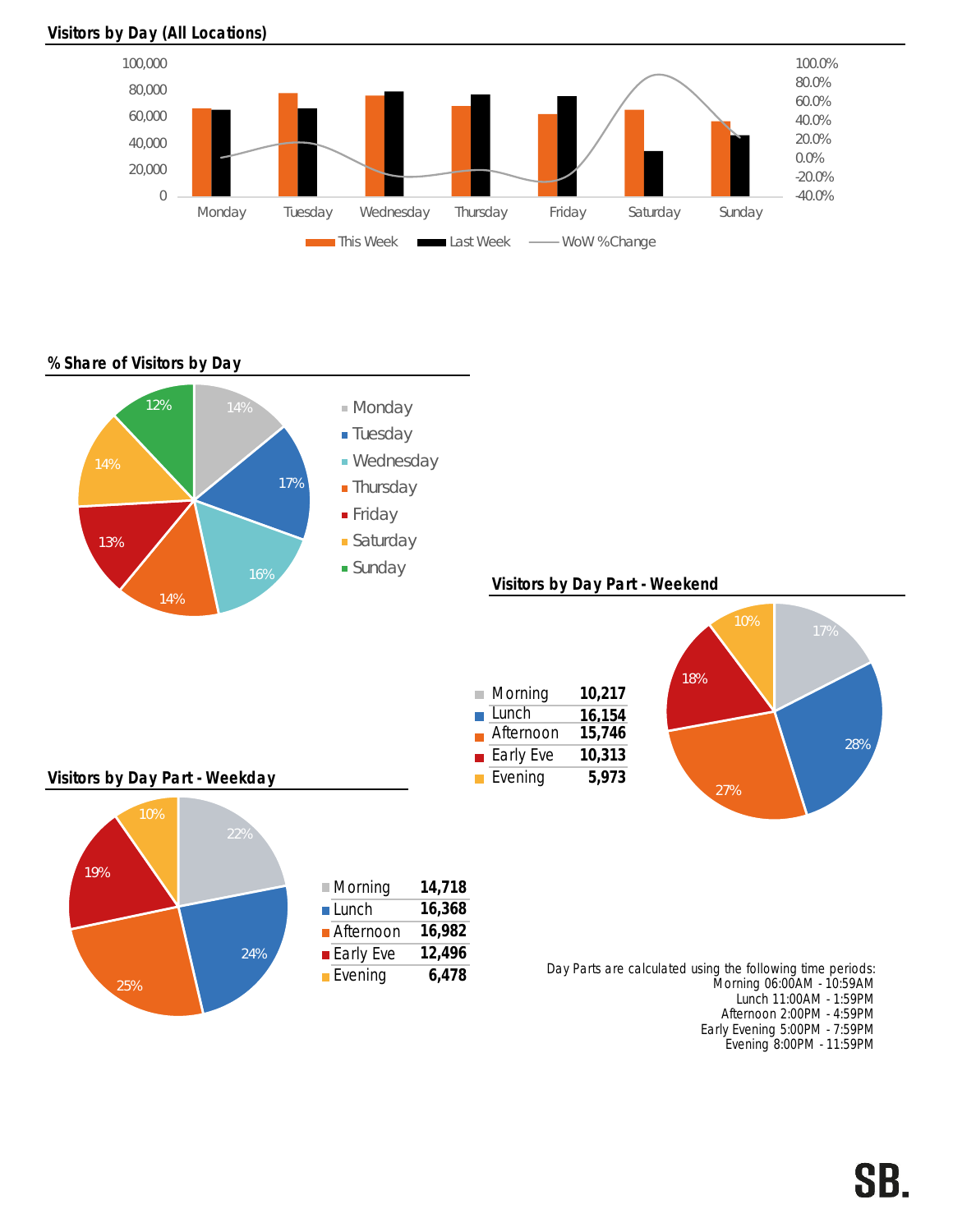





|       | Monday |       | Tuesday Wednesday | Thursday | Friday | Saturday | Sunday |
|-------|--------|-------|-------------------|----------|--------|----------|--------|
| 6:00  | 918    | 1,257 | 1,314             | 1,355    | 1,323  | 840      | 607    |
| 7:00  | 2,248  | 2,299 | 3,150             | 2,846    | 2,783  | 1,348    | 1,004  |
| 8:00  | 2,759  | 2,955 | 3,389             | 3,800    | 3,567  | 1,965    | 1,537  |
| 9:00  | 3,369  | 4,544 | 3,797             | 3,566    | 2,939  | 3,367    | 2,541  |
| 10:00 | 3,555  | 4,817 | 3,773             | 3,771    | 3,494  | 4,335    | 2,890  |
| 11:00 | 4,274  | 5,627 | 4,611             | 3,656    | 4,076  | 5,085    | 3,833  |
| 12:00 | 5,819  | 6,910 | 5,463             | 4,308    | 4,707  | 5,405    | 5,315  |
| 13:00 | 6,946  | 7,916 | 7,741             | 5,087    | 4,699  | 5,989    | 6,680  |
| 14:00 | 5,361  | 5,652 | 5,759             | 4,941    | 4,817  | 5,680    | 5,205  |
| 15:00 | 6,358  | 6,876 | 6,747             | 6,049    | 4,678  | 6,038    | 5,545  |
| 16:00 | 4,938  | 5,762 | 6,426             | 5,917    | 4,630  | 5,076    | 3,947  |
| 17:00 | 4,537  | 5,628 | 5,286             | 4,695    | 4,227  | 4,334    | 3,651  |
| 18:00 | 3,892  | 4,833 | 4,511             | 4,143    | 3,613  | 3,894    | 3,122  |
| 19:00 | 3,330  | 3,429 | 3,716             | 3,879    | 2,763  | 3,051    | 2,573  |
| 20:00 | 2,221  | 2,362 | 2,834             | 2,428    | 2,087  | 2,329    | 1,815  |
| 21:00 | 1,578  | 1,606 | 1,846             | 1,759    | 1,806  | 1,758    | 1,441  |
| 22:00 | 1,245  | 1,389 | 1,619             | 1,479    | 1,422  | 1,401    | 1,298  |
| 23:00 | 943    | 888   | 1,006             | 958      | 916    | 868      | 1,036  |